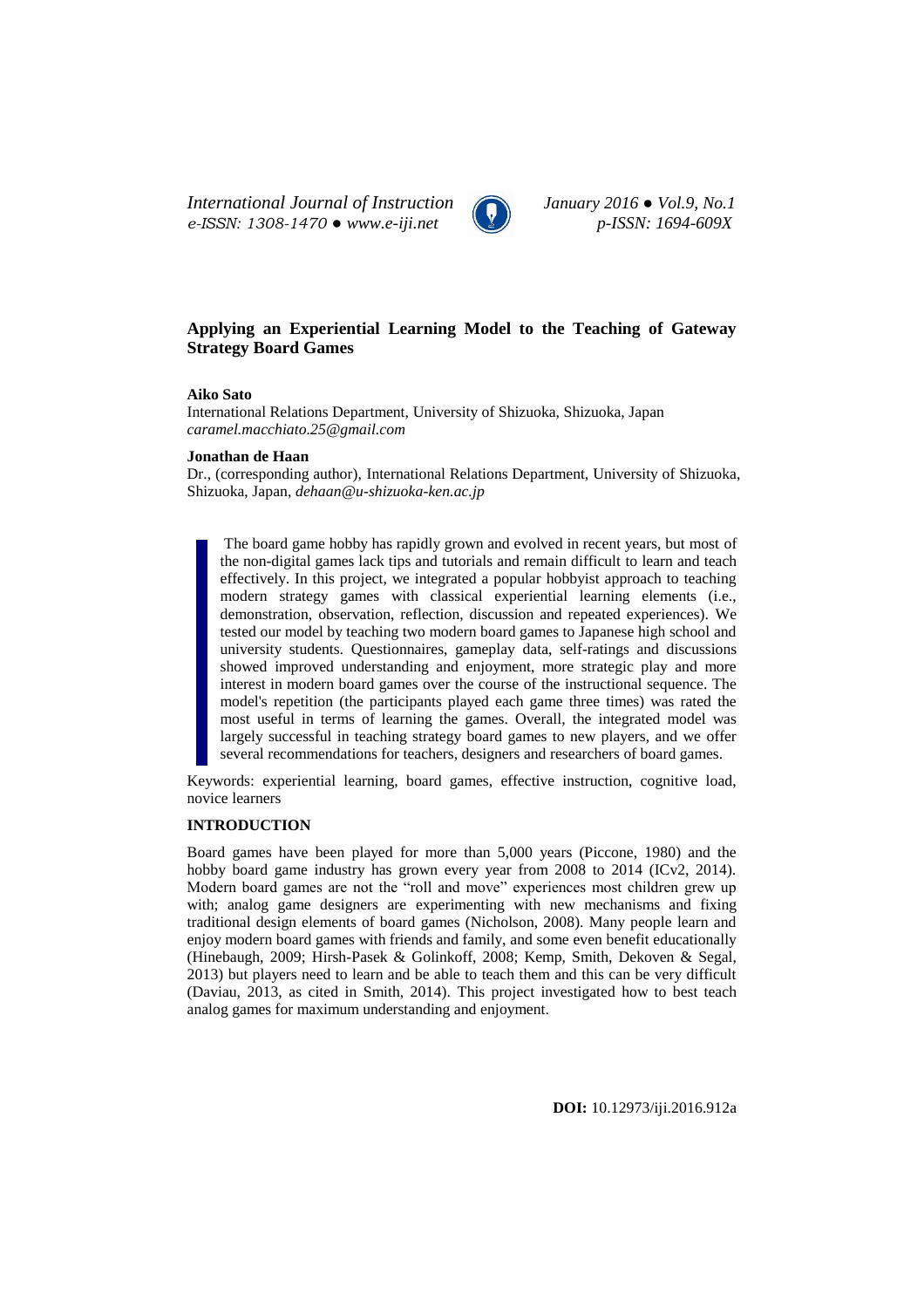## **REVIEW OF LITERATURE**

### **The difficulty of learning modern board games**

Cognitive load theory (Sweller, van Merriënboer, & Paas, 1998) is based on how various media elements are processed by (and can overload) the brain's limited working memory. The mechanisms, actions and interrelated systems of board games (e.g., managing a hand of cards, evaluating a map on the board, remembering legal and illegal moves in the game, keeping track of score, remembering win conditions) and the complex and interdependent text, examples and diagrams in rule books can be very difficult, especially for new players without proper guidance, and these can require very high mental effort and hinder understanding and learning (Brown, 2011; Kalyuga & Plass, 2009).

While digital games are interactive and can include dynamic instructional strategies to expertly teach players complex digital games (Anderson et al., 2012; Gee, 2003, Pinelle et al., 2008; Squire, 2011), board game systems and rules are not interactive; they cannot adjust themselves (as computer-driven tutorials and tool tips can) to support or match the reader's experience or understanding of analog game play. Board game rules (textual instructions on paper) must be read, understood, and mentally organised in order to teach and play the game smoothly. Rob Daviau, a board game industry veteran, jokes that "board games are the only hobby that see you need to pass a written and speaking exam before you start" (Daviau, 2013 as cited in Smith, 2014). If these complex board game rules are not read or taught correctly, the game cannot begin or continue smoothly.

On top of the fact that "learning  $\ldots$  games from a piece of paper is notoriously difficult" (Gobet, de Voogt, & Retschitzki, 2004, p. 164), many rulebooks are not constructed in a way to facilitate learning or teaching of game systems; "Gobet and Jansen (2006) argue that  $[rule]$  books often violate sound psychological and pedagogical principles"  $(p. 21)$ . Many rule books of modern board games are descriptions of actions and lists of rules rather than a systematic introduction and building on concepts that players need to know to start playing and deepen abilities. One reason for the poor quality of many rules is that "instruction books are written and methods are [not] developed by ... educationalists" (e.g., Dextreit & Engel, 1981 as cited in Gobet, de Voogt, & Retschitzki, p. 163-4) and "few [are based...on] scientific theories (Gobet, de Voogt,  $\&$ Retschitzki, p. 166)."

### **Teaching board games**

Since modern board games can be so difficult, players "require considerable external support to build new knowledge structures in a relatively efficient manner" (Kalyuga & Plass, 2009, p. 723). Thus, emphasis must be placed on effective face-to-face teaching. Gobet and Jansen (2006) explain how board game teachers can assist with both "a technical contribution: a selection and preparation of study material, identification and remediation of trainee's weaknesses, feedback on performance, and advice" (Gobet, de Voogt, & Retschitzki, p. 168) and also a "personal contribution: management of the trainee's motivation, and optimisation of study time." Other educational researchers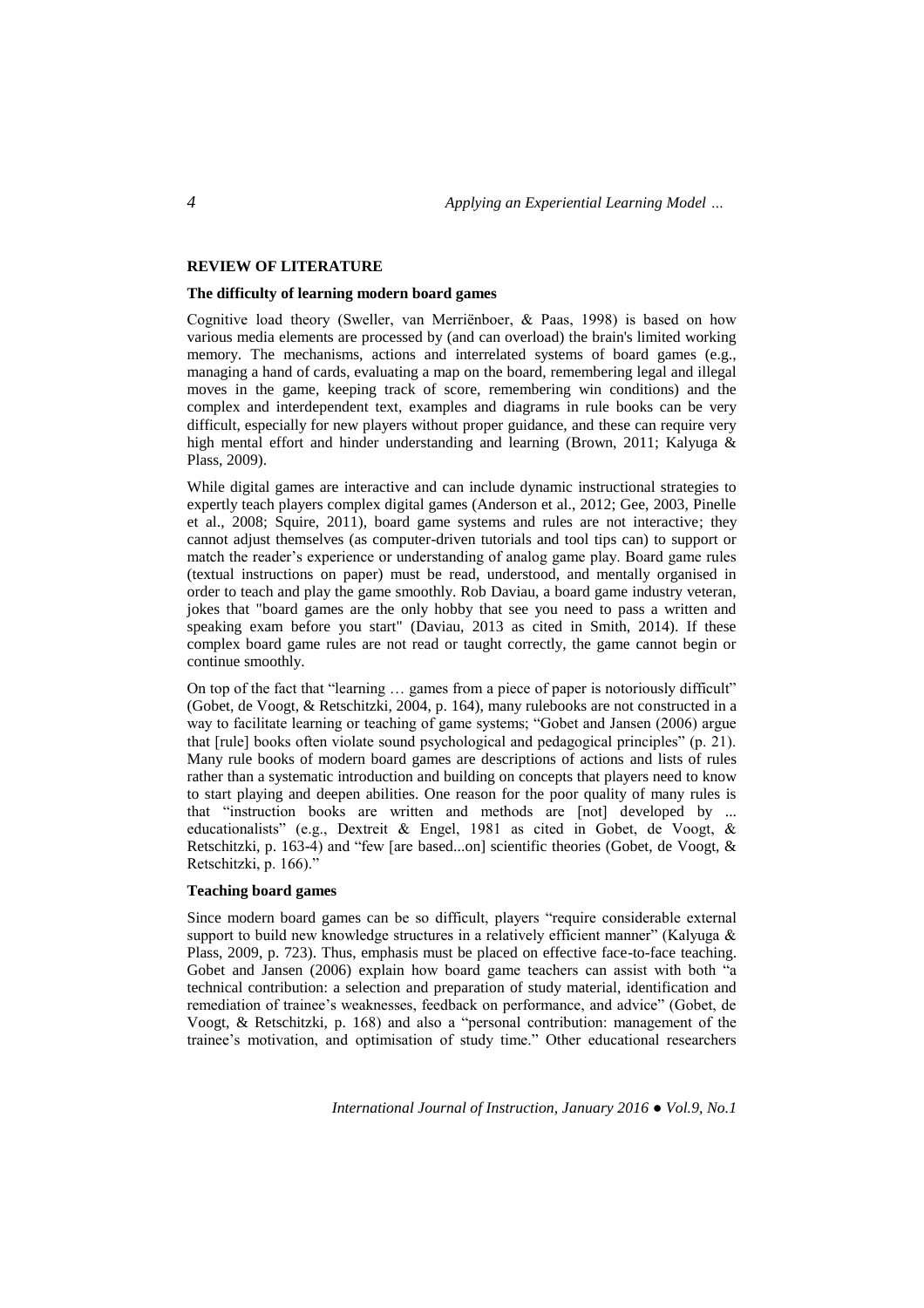explain how a teacher's "direct instructions and guidance can perform an executive role" (Kalyuga & Plass, 2009, p. 723) thereby reducing the effort of learning a new game.

Studies have evaluated the theoretical claims made above regarding the effect of teachers and guides on learning a new game. For example, N'Guessan Assande (1992, as cited in Gobet, de Voogt, & Retschitzki, p. 164-165) taught awale to a group of nongamer students and a group of chess players using three methods "(a) practice without help" for 10 hours, "(b) observation of an expert player (5 hours), then practice (5 hours)" and "(c) a demonstration and an explanation of the key concepts (5 hours), then practice (5 hours)." The third condition, "demonstration and explanation of concepts," was the most effective. Educational researchers offer some advice, such as: "instruction to beginners and instruction for the purpose of becoming better should be separate" (Dollekamp, 1985 as cited in Gobet, de Voogt, & Retschitzki, p. 164) and "more help should be provided initially when players are less experienced, and this help should be faded out as the players progress and acquire new skills" (Renkl, Atkinson, & Große, 2004).

One example of a teaching framework by an experienced gamer and educator that seeks to elevate the learning of new modern games is Sturm's "How to teach games: A general primer" (2008). Sturm's first step (2008, "The Hook" section) involves telling players "what the game is about, how [to] play, and how [to] win" as soon as possible." He warns teachers "not to summarise the rules as written in the rule book... [as] rulebooks are boring to most people." The goal is to motivate and not to overload players. His second step (2008, "The Meat" section) is the "main part" and involves "explaining how a player plays his turn," "the [elements] that are essential to the general play of the game," "how the game is ended," and "how the game is won" for the purpose of "get[ting] started with the game" as soon as possible. Sturm (in line with Dollekamp, 1985) suggests telling players that just-in-time guidance will be offered during the game. Sturm's third step (2008, "How Can I Win?" section) is the time to "give general strategy tips, common beginner pitfalls, and typical long term strategies" in order to give ―[first-time] players, especially non-gamers, ... a few basic frameworks to try to follow to succeed in the game.‖ Sturm expertly balances freedom of experience (letting players find strategies on their own) and supportive feedback in his instructional methods. Sturm also offers useful advice for guiding new players during their first games (2008, "The Color Commentary" section). Several of his points are aimed specifically at lowering players' "verbal information overload" by "tak[ing] one or two elements of complexity away from the game … to make the game a more enjoyable experience and … [to make the players] more willing to play the game again with the full rules." Sturm advises teachers not to play the game for the students, to respond to requests for advice by "explain[ing] the situation and point[ing] out various options," to let them make mistakes ("this is how they will learn"), and to encourage new players to watch the other players. Sturm's framework seems to be one of the best ways for teachers to reduce the mental effort of learning and playing a new game and to ensure enjoyable gameplay experiences.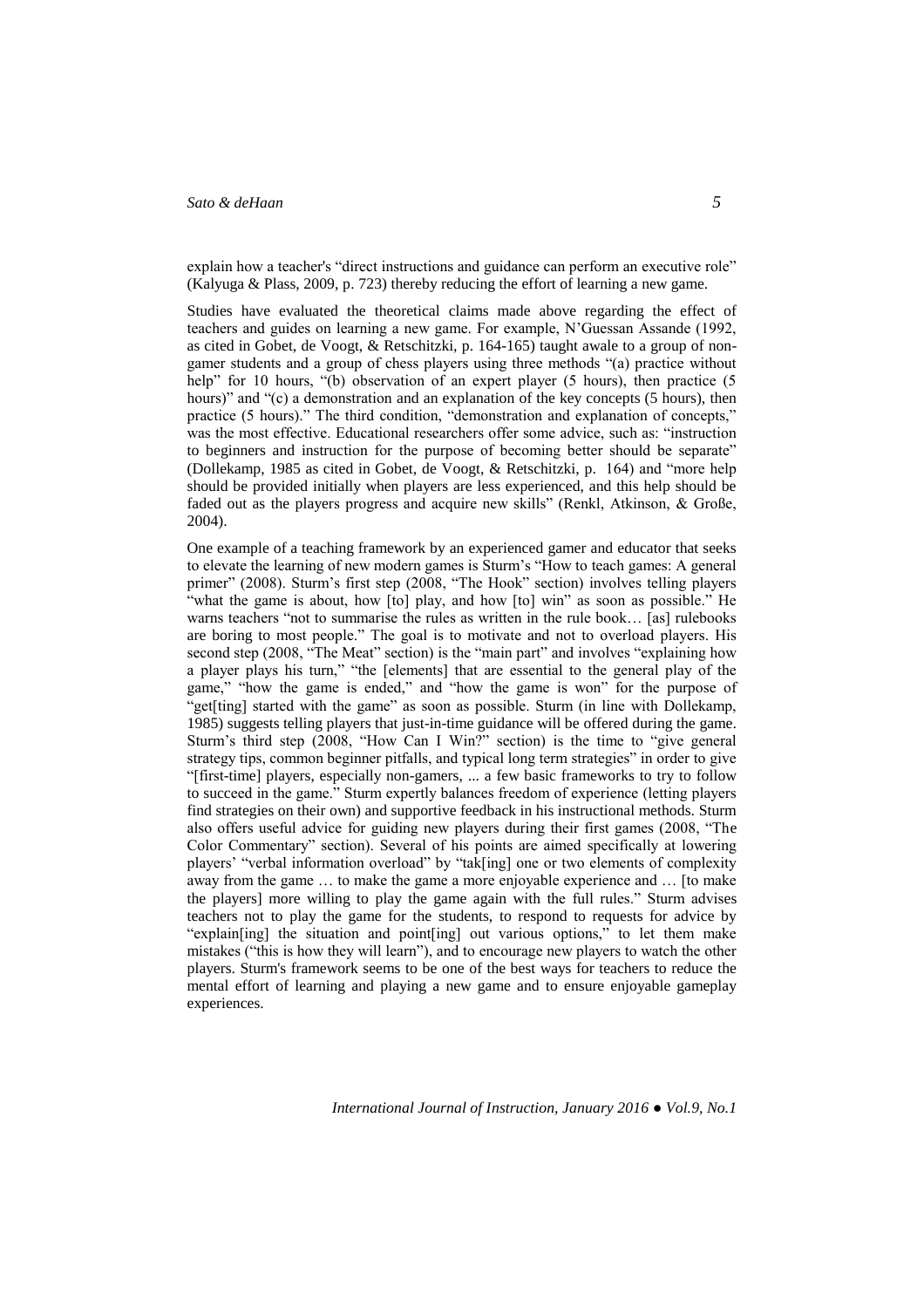We were struck by the common thread of *experience* in the theories, research and practice of game instruction, for example, "learning by doing, being told, and observing are intrinsic to the teaching system [of mancala]" (Gobet, de Voogt,  $\&$  Retschitzki, p. 164) and Sturm urges teachers to let students learn by doing as soon as possible, to let students observe expert play, to let them make mistakes and to offer just-in-time advice and feedback. In this research project, we continued to explore these themes by building more elements of classical experiential learning into the teaching of modern board games.

### **Experiential Learning and Board Game Teaching and Learning**

In this project, we integrated various approaches in board game education (especially Sturm's) with a foundational experiential learning approach (Dewey, 1938; Kolb, 1984). For Dewey, learning is "intelligently directed development" (Dewey, p. 69) requiring careful design and guidance by teachers. Our players would not only be learning the rules of the games, but interacting with the systems and other players in a direct way, which would provide many opportunities for discussion and reflection to "grasp and transform their experience" into knowledge (Kolb, p. 41). Limiting instruction to the very basics and asking the players to attempt the game as soon as possible can quickly create an experience on which learning can be continued through and after the game.

As Dewey writes, one's present experience connects one's past and future; we wanted our players (who had few prior game experiences) to learn and enjoy the games well in order to possibly continue playing modern games. For Dewey, social experience, human contact, interpersonal communication, and sharing ideas are crucial for learning to be meaningful and effective. The reflection and social interaction of our instructional sequence were important to help the players move from reliance on the game teacher to reliance on themselves, moving them in and through the "zone of proximal development" (Vygotsky, 1978).

Kolb's four learning modes, Concrete Experience, Abstract Conceptualization (grasping), Reflective Observation and Active Experimentation (transforming) provided us with steps to structure instruction to give the players tension and a base for learning: experiencing, reflecting, thinking and acting again. Our instructional model asked players to (in order): just play, then talk about strategies, then watch others and talk and then try new strategies. The experiential learning cycle prompts learners to create and recreate knowledge (Kolb and Kolb, 2009) to develop their game playing over time.

The post-experience stages are critical for developing understanding and ability. Schon (1983) contrasts reflection in the moment (which is difficult to do while playing a complex game) and about the moment (chatting after a game is finished). The debriefing (reflection and discussion) stage, the "heart and soul" of experiential learning (Rall et al, 2000), should be guided by a facilitator (e.g., a teacher) to focus players on the learning objectives. There are many models of debriefing (Crookall, 2010; Nicholson, 2012) but most require participants to describe, analyse, and apply experience and knowledge.

Since knowledge is not a product but, rather, a process developed over time (Kolb and Kolb, 2009), and many players initially "satisfice" (Simon, 1990..."Satisfy the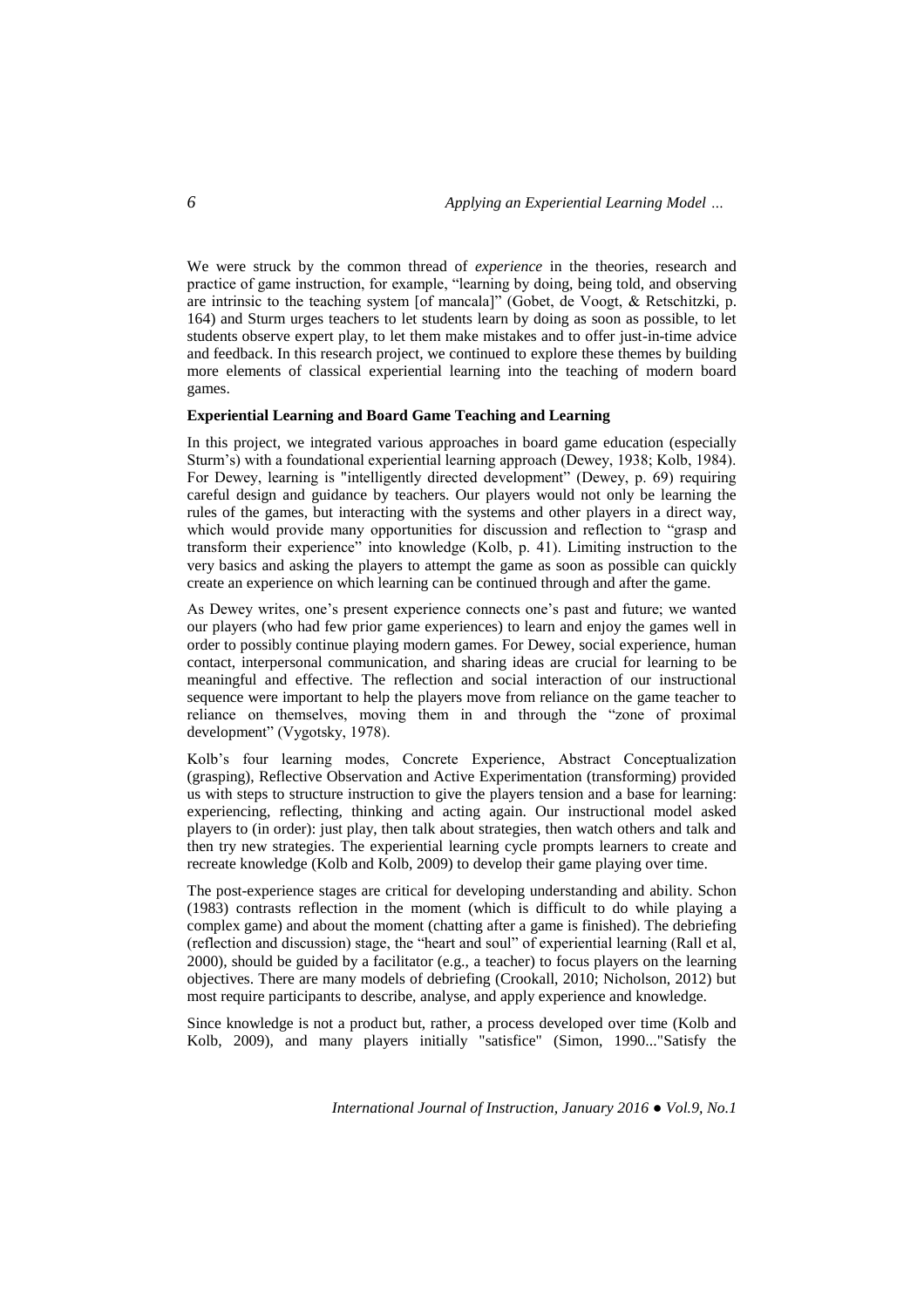requirements" [finish the game] yet "sacrifice some elements of performance" (Simon, 1956 as cited in Argyris and Schon, 1996), we also incorporated the experiential "double loop" learning process in which errors were made during the first loop (e.g., playing a game for the first time) are addressed in the debriefing and then corrected in a second game.

―In spite of extensive technical literature, little empirical evidence is available about the merits of the proposed methods" (Gobet, de Voogt, & Retschitzki, p. 169). The purpose of the current study was to evaluate a new model of board game instruction that combines hobbyist best practices with established experiential learning approaches. We collected quantitative and qualitative data on new board gamers' understanding, strategy-making and enjoyment of two games to assess and improve our pedagogical model.

### **METHOD**

### **Research Questions**

- 1. Do the students improve their board game skills? How do the students' strategies change or develop?
- 2. How do they improve their skills? Was the experiential learning model helpful for learning how to play the games? If so, which elements were most helpful?
- 3. What are the students' opinions about these modern gateway board games?

#### **Participants**

This project was conducted at a public university in a large Japanese city with two high school students (one 16 year old female and one 17 year old male) and two university students (both 20 year old females). All the participants liked board games, but had not played many modern board games. The high school students had played card games, roll and move games, shogi, chess and othello. One was aware of "The Game of Life" but had not played it. They reported liking board games. The university students had played "The Game of Life," shogi, chess, and othello, and one had played "The Resistance" (a modern social card game). They also had positive opinions of playing board games.

### **Board Games**

Because of the participants' inexperience with modern board games, appropriate "gateway games" (Ross, 2011) were selected. The hobbyist term "gateway game" refers to a game that can bring a beginner into the hobby. Good gateway games are simple, meaningful, offer interesting choices, take the players' gaming histories into account, and are interesting to both the instructor and the new player (Ross). This study used two gateway games: "Hey, That's My Fish!" (Jakeliunas, 2003), a chess-like game in which the players move cute penguin figures to capture and remove hexagonal fish tiles, and ―Ticket to Ride‖ (Moon, 2004), a rummy-style game in which players collect and use coloured cards to place their train pieces on North American train routes to connect cities and score points. Both are highly rated as family, abstract and gateway games by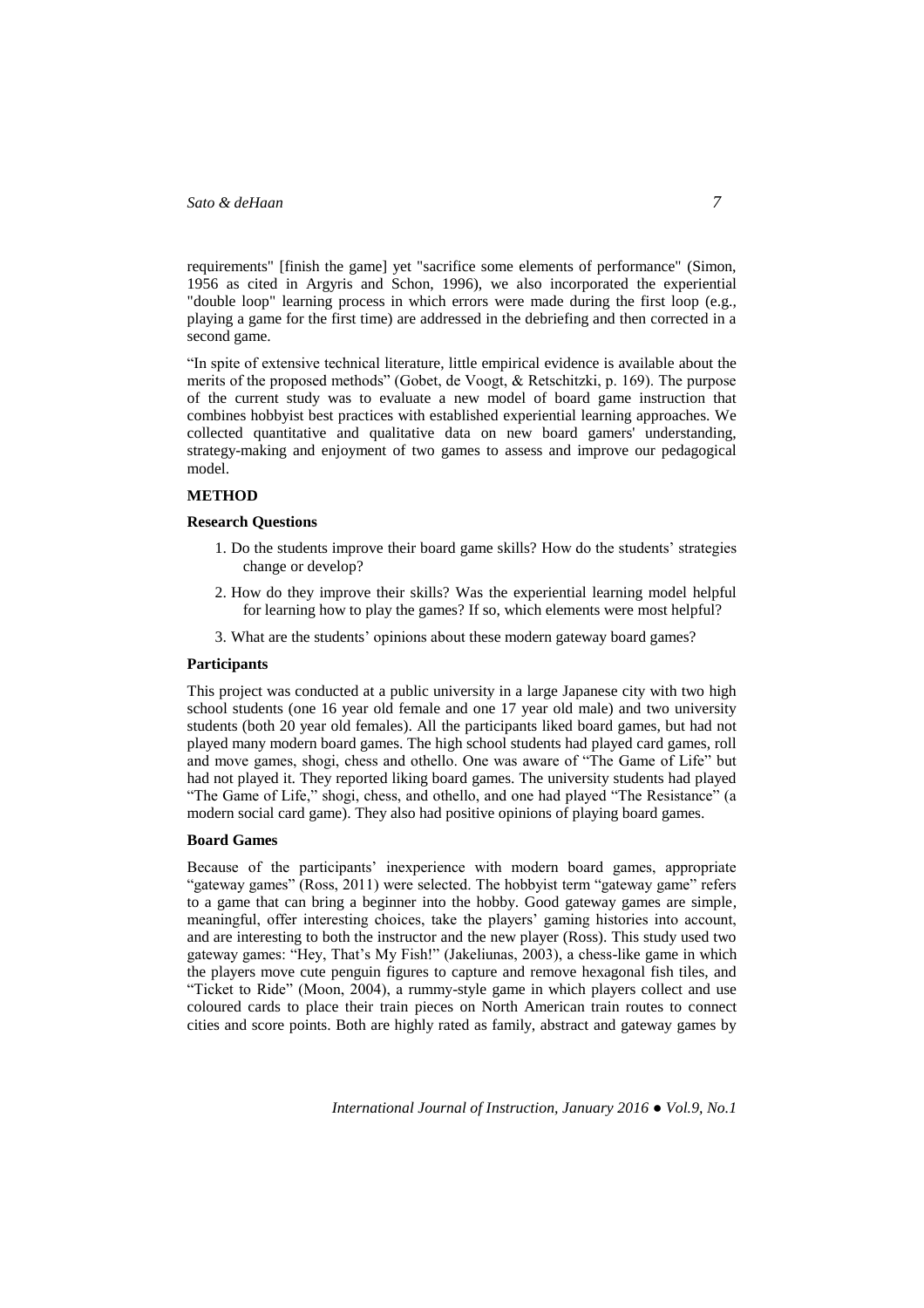the board game community [\(https://boardgames/familygames/browse/boardgame,](https://boardgamegeek.com/familygames/browse/boardgame) [https://boardgamegeek.com/thread/635360/best-gateway-games-top-100-contest](https://boardgamegeek.com/thread/635360/best-gateway-games-top-100-contest-results)[results](https://boardgamegeek.com/thread/635360/best-gateway-games-top-100-contest-results)).

### **Procedure and Instruments**

(1) On the first day, a short demonstration was given to familiarise players with the game and explain the goal of the game and the actions they could take. Students began playing immediately to have a concrete experience. During play, the teacher acted as a facilitator to give advice or help. Following the play, a questionnaire helped students gauge their understanding and a discussion helped students reflect on gameplay and share ideas. Then, players thought about the game and planned for the next gameplay experience.

(2) On the second day, students shared their strategies and then immediately played the game again. After the game, a questionnaire helped them again gauge their understanding and another discussion let students share and refine their ideas. Then, players needed to continue to think about the game and plan for the next game.

(3) On the third day, the teacher shared some expert strategies. Students needed time to integrate these advanced strategies into their gameplay, so planning time was given. Students played the game third time, then used a questionnaire again to gauge understanding and a discussion again helped students share and learn from their experiences.

After an informed consent was given, a demographics questionnaire was given. A digital video recorder recorded all of the instruction, gameplay and discussions. Notes were also taken (e.g., about scores and turns). Questionnaires were administered after each game was played in order to learn more about the students' experiences and opinions.

## **FINDINGS**

The comments have been translated from Japanese into English by the authors.

*Question 1:* Do the students improve their board game skills? How do the students' strategies change or develop?

The players did improve their skills, both in terms of length of game (see Table 1; subsequent games were played more quickly) and self-rated understanding (see Table 2; understanding was finally perfect). Players first played carefully and slowly, but gradually played more smoothly. They grew knowledgeable and accustomed to the games.

|  |  |  |  | Table 1: Timed Duration of Each Game in the Experiential Learning Sequence |
|--|--|--|--|----------------------------------------------------------------------------|
|  |  |  |  |                                                                            |

|                    | l st       | 2nd        | 3rd        |
|--------------------|------------|------------|------------|
| Hey That's My Fish | 15 minutes | 10 minutes | 6 minutes  |
| Ticket to Ride     | 63 minutes | 48 minutes | 50 minutes |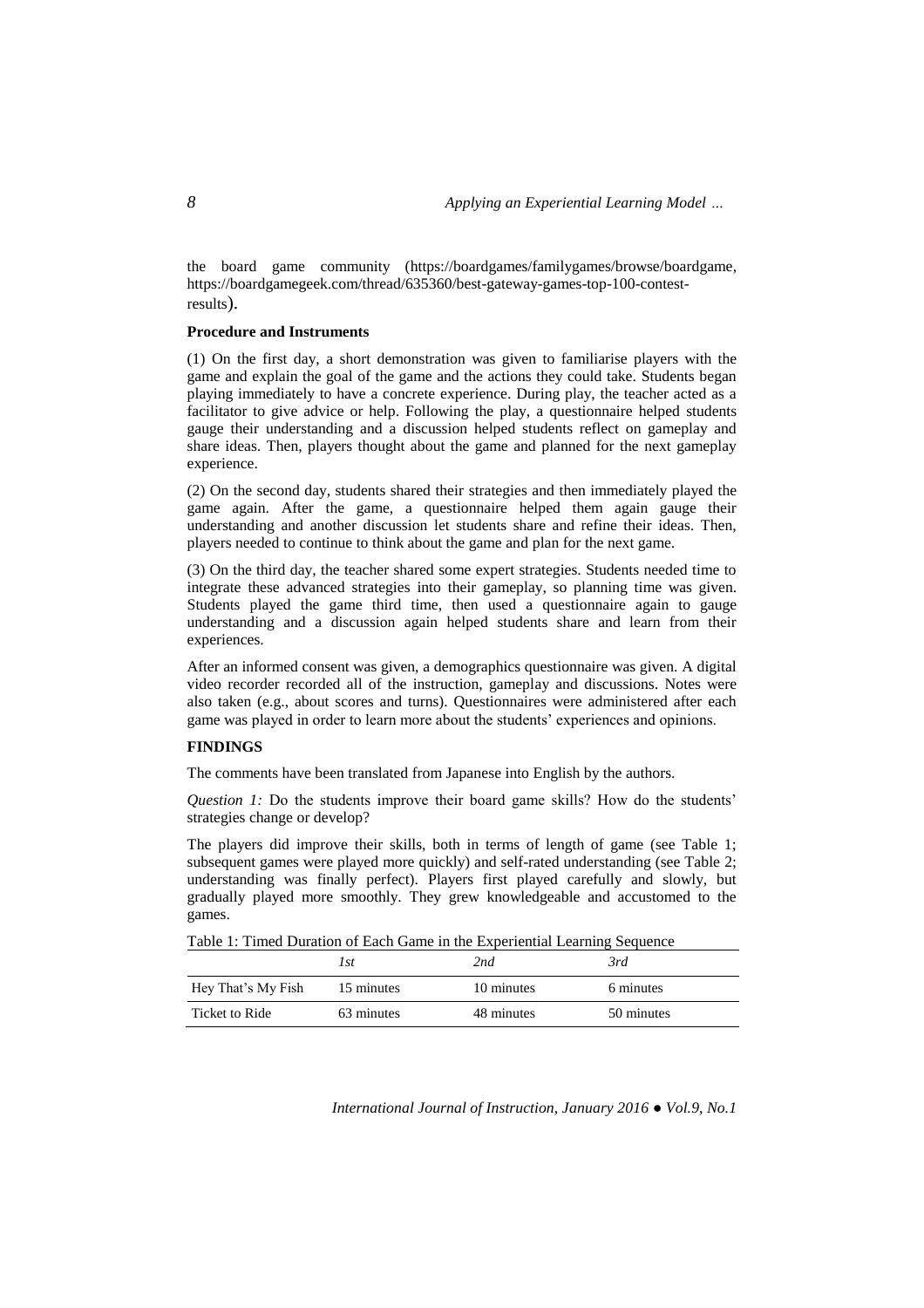Table 2: Reported Understanding of Each Game in the Experiential Learning Sequence

|                    | Before playing 1st |        | 2nd   | 3rd  |
|--------------------|--------------------|--------|-------|------|
| Hey That's My Fish | 83.3%              | 100%   | 100%  | 100% |
| icket to Ride      | 72.5%              | 88.75% | 92.5% | 100% |

In "Hey, That's My Fish!," each student had and changed strategies. One student first targeted "three fish" tiles, but lost, so he next tried to make islands of tiles. He was not satisfied with his score, so he divided his penguins between making islands and capturing points. He won, and learned the importance of reflecting, hearing other members' opinions, and being flexible. He reflected "at first I got confused many times, but I could gradually understand it well and enjoyed this game a lot." Another student blocked other players and won her first game. To be more strategic, she carefully considered the initial piece placement and ignored removing other penguins. She finally balanced making islands, capturing fish and attacking others and won her game. Both ended up finding a mindful balance between their various approaches.

Strategies in "Ticket to Ride" were developed to manage the luck of the destination cards (which can either reward or penalise players at the end of a game). For example, one male student first tried to build routes after collecting many cards, but ran out of time to use his destination cards. He learned, then, how to foil others and how to earn end game bonuses. In the second game, he claimed common routes and made long paths of trains, earning the bonus, avoiding penalties and won the game. In the final game, he completed short routes quickly, made many other routes, got the bonus again and won the game. He seemed to think deeply in order to develop his abilities.

*Question 2*: How do they improve their skills? Was the experiential learning model helpful for learning how to play the games? If so, which elements were most helpful?

The general instructional sequence was divided into five elements: (1) demonstration, (2) watching other players' play, (3) playing 3 times, (4) talking with other players and (5) reflecting after playing. The students ranked the elements of the lesson in terms of usefulness (5 points for the most useful and 1 point for the least useful element). The order was similar for both games, with repetition (playing 3 times) ranked the highest and demonstration ranked the lowest. The specific point tallies can be seen in Table 3.

|  | Table 3: Reported Perceived Usefulness of Instructional Sequence Elements |  |
|--|---------------------------------------------------------------------------|--|
|--|---------------------------------------------------------------------------|--|

| Hey That's My Fish sequence              | Ticket to Ride sequence                  |
|------------------------------------------|------------------------------------------|
| playing three times (16 points)          | playing three times (19 points)          |
| talking with other players (13 points)   | watching other players' play (11 points) |
| watching other players' play (11 points) | talking with other players (11 points)   |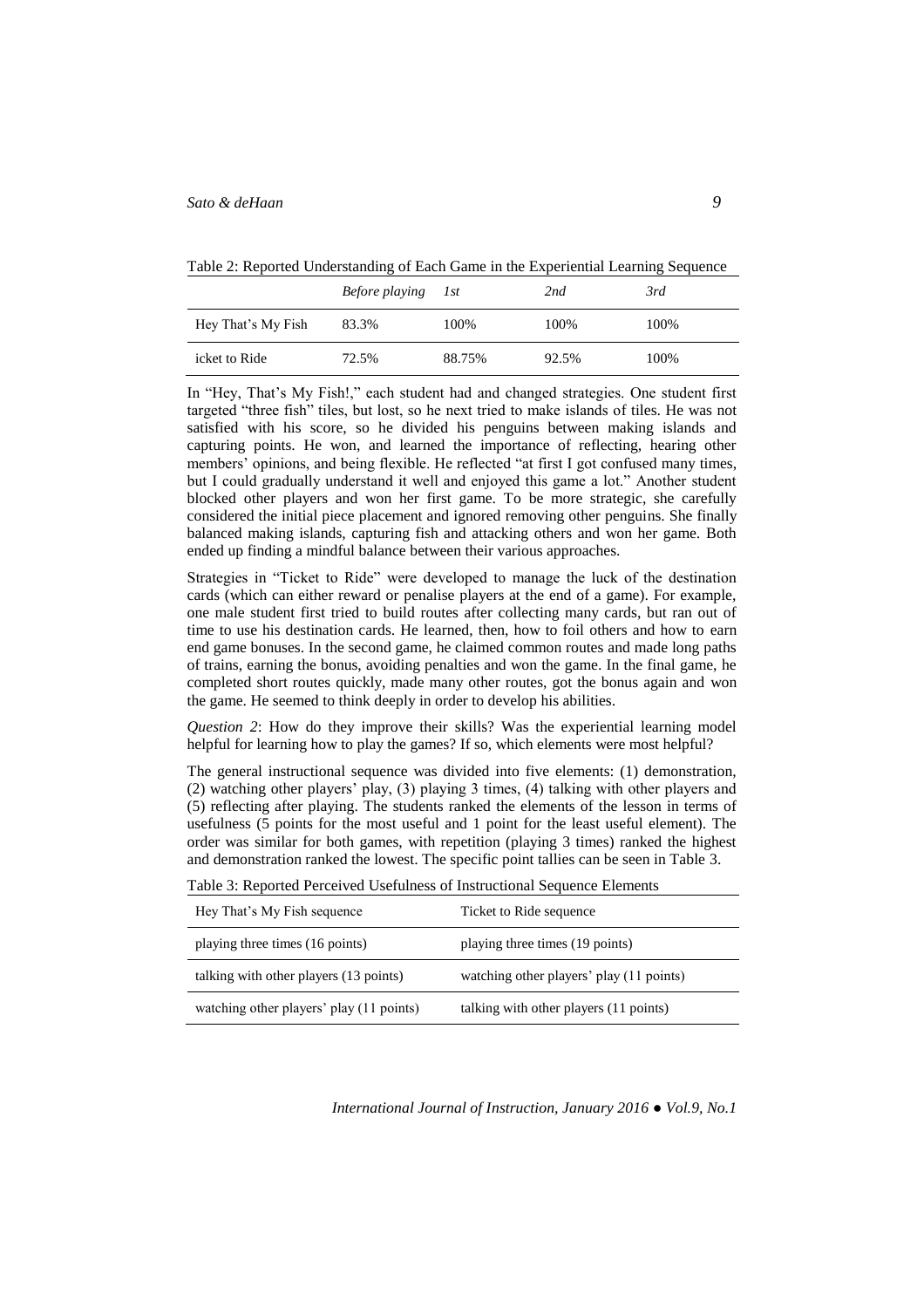| reflecting after playing (11 points) | reflecting after playing (10 points) |
|--------------------------------------|--------------------------------------|
| demonstration (9 points)             | demonstration (9 points)             |

The experiential learning model seemed very effective; students' skills developed in each subsequent game (refer to the data in Tables 1 and 2). It seemed difficult for players to understand everything before playing (after only receiving a demonstration and explanation). Student comments such as "I played three times and I learned these board games well and deeply" and "I was able to plan the game this time by making full use of the previous play" corroborate their high ranking of repetition. They were very curious about other players, too, and made comments such as "other players' opinions and reflections were useful," and "I was aware of other players' play during the whole game and learned a lot from them," and "it's important to look at others and plan my play."

*Question 3* What are the students' opinions of these modern gateway board games?

All of the students had positive opinions and comments about both of these games. Enjoyment of "Hey, That's My Fish" was 100% each time, and reported enjoyment of "Ticket to Ride" began very high and grew to 100% in subsequent plays (see Table 4).

Table 4: Reported Enjoyment of Each Game

|                    | l st  | 2nd   | 3rd   |
|--------------------|-------|-------|-------|
| Hey That's My Fish | 100%  | 100\% | 100\% |
| Ticket to Ride     | 91.7% | 100%  | 100\% |

One student remarked that "Hey, That's My Fish" "is simple but really strategic like Shogi. It was interesting." Before playing "Ticket to Ride," students had not understood it completely, but after the next plays, the understanding and enjoyment were both 100%; "at first, it seemed very difficult, but once I learned how to play it, it was enjoyable."

### **DISCUSSION**

#### **Cognitive load**

The teaching sequence was designed to reduce the players' mental effort (e.g., players did not have to read the rules and received just-in-time guidance), but they still experienced initial difficulty with both games, though the cognitive load seemed to lower after the concrete experience (Kolb, 1984) of playing and having the repeated debriefings. The players' experience of learning and playing these games might be related to the number of elements and rules (i.e., complexity) in the games. "Ticket to Ride" has a large map with routes, colours and points to process, a score track, three possible actions each turn, an end-game scoring sequence, and hidden information. "Hey That's My Fish" has a smaller board with only one action per turn, simpler end-game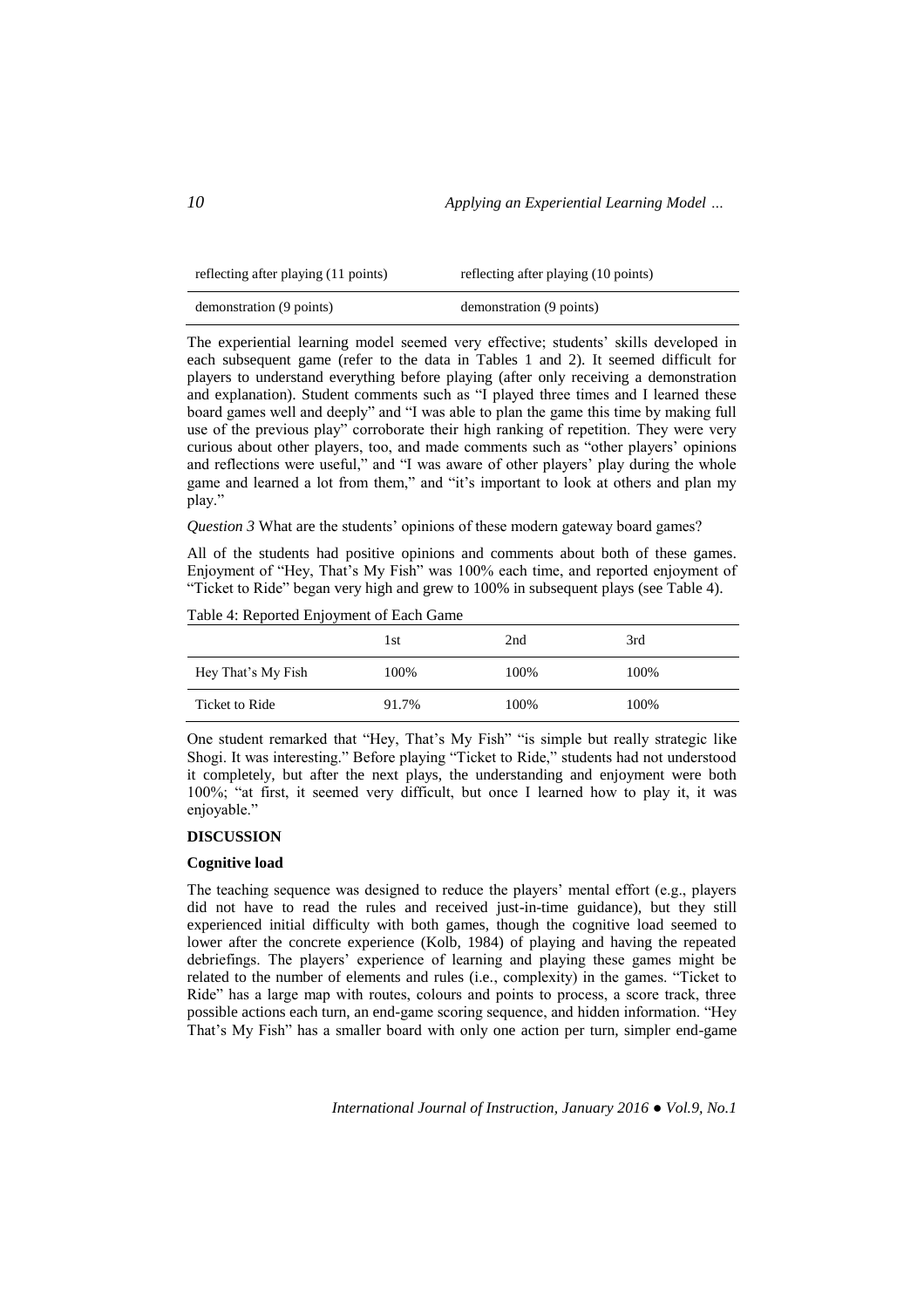scoring and no hidden information. Boardgamegeek.com users rate the weight (i.e., complexity) of "Hey That's My Fish" as  $1.5$  out of  $5.0$  and the weight of "Ticket to Ride" as 1.9 out of 5.0, which can also explain our players' better initial understanding of "Hey That's My Fish."

### **The importance of good teaching**

The careful, "intelligently directed" (Dewey, 1938, p. 69) instructional sequence and teaching helped students completely understand and enjoy the games. Dollekamp's (1985) and Sturm's (2008) advice to first focus on basic elements of a game was very helpful; our players started playing using simple instructions and experimented with and learned advanced tactics later in the lesson. We also found Sturm's advice to learn as much as possible about the games' rules, technicalities, strategies and pitfalls before working with our players to be very useful. Although demonstrations and explanations were rated most helpful in a study of chess instruction (N'Guessan Assande, 1992), our players rated demonstration to be not as useful as playing three times or discussing the game with other players. This difference may be due to the dissimilar complexities or themes (i.e., chess is more abstract) of the games.

### **Experiential learning model**

Our students benefited from the various elements and overlaps in experiential learning elements and a teacher-hobbyist approach to teaching board games. Both Kolb (1984) and Sturm (2008) stressed the importance of immediate experience for testing ideas. The simple information that we gave our players was enough for them to try the games then reflect on and effectively build on the initial experience in future plays. The improvement in the self reports can be attributed to the reflection and discussions; as Thiagarajan clearly states, our players "learn[ed] from reflecting on their experience" (2004, Debriefing Section). More complex games might require more debriefing by teachers. Our project provides strong support for Dewey's (1938) arguments that social experience, human contact, interpersonal communication, and sharing ideas are crucial for learning to be meaningful and effective, as evidenced by comments such as "I was aware of other players' play during the whole game and learned a lot from them." The "imperfect" initial plays and ratings show that the players did somewhat "satisfice" (Simon, 1990) and benefited from the repetition in the sequence in order to correct errors and retest ideas; as students stated: "I played three times and I learned these board games well and deeply" and "I was able to plan the game this time by making full use of the previous play." Our players transformed initial experiences into understanding and strategies in future plays (Kolb, 1984) and did not need as much help from the teacher or others (in line with Vygotsky, 1978) as the lesson continued.

### **Gateway games**

Dewey's framework for how experiences link past and future knowledge is useful for analysing our players' experiences. Our students had known only a few classic games, but in the project they learned about a new style of game (relating them to prior knowledge, e.g., ""Hey, That's My Fish" is simple but really strategic like Shogi") and learned and played them well and enjoyably with their peers. The players' past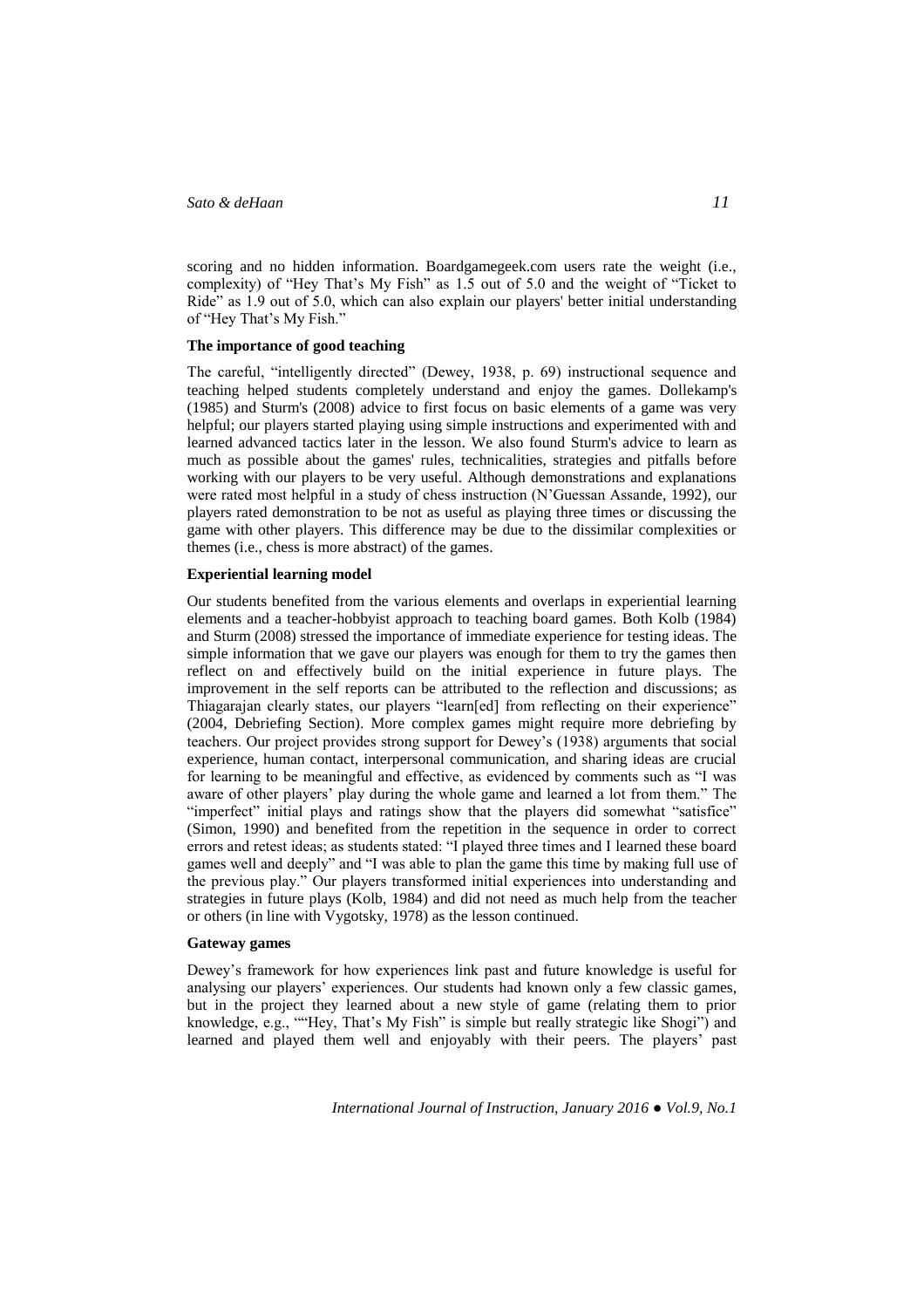experiences influenced how they experienced our teaching model and the games, and also set the stage for future learning. Students showed enthusiasm for continuing to experience these kinds of games, for example, "I'd like to try more of this kind of modern board game." We believe that we succeeded in "provid[ing] them with experiences which will help to open up, rather than shut down, [their] access to future growth experiences" (Neill, 2005) and see the potential for the students to continue to learn and enjoy modern board games.

We found that both "Hey, That's My Fish!" and "Ticket to Ride" meet all of Ross' (2011) gateway game criteria, though our players seemed to have more difficulty understanding and enjoying "Ticket to Ride." Even though "Ticket to Ride" is the #1 gateway game on Boardgamegeek, "Hey That's My Fish" might be better for players completely new to modern board games: it is a shorter game, the figures are very attractive, and moving the pieces like those in chess might help players understand and enjoy the game more quickly. Based on our data, "Ticket to Ride" might be an excellent second game.

### **Limitations**

The generalisability of the results of this study may be limited because the use of self report data, possible inadequacies in the explanation and demonstration of the games, and the use of only two games in the project with four students in total.

### **CONCLUSION**

In general, this project's results demonstrate the need to compensate for or to modify the traditional instructional materials and methods of board games. The project's experiential learning model can make teaching and learning games more effective and enjoyable.

Teachers of board games should prepare fully and give players immediate experiences and multiple chances to receive feedback and discuss strategies with other players. Some players might even benefit from first playing as pairs, as Squire (2011) suggests, to require verbalization of strategies to each other and the teacher. For children and novice players, we strongly recommend simplifying aspects of a game (e.g., streamlining scoring, reducing actions, excluding confusing rule exceptions) until the players understand and enjoy a base game and are interested in a complete game experience with additional elements in subsequent plays. Playing a few moves as a group (the teacher and players discussing all of the initial moves) might be a good approach to ease players into a difficult game as well. Teachers should learn as much as possible about their students' gaming experiences and preferences and select and teach games that connect with that past experience. Although players may want to immediately try advanced aspects of a game, teachers should focus on the core systems of a game before teaching expert strategies or mechanisms to ensure everyone's understanding and enjoyment.

Board game designers and companies can also benefit from our results. Instead of rule books being reference manuals or lists of rules, they might give new players a simple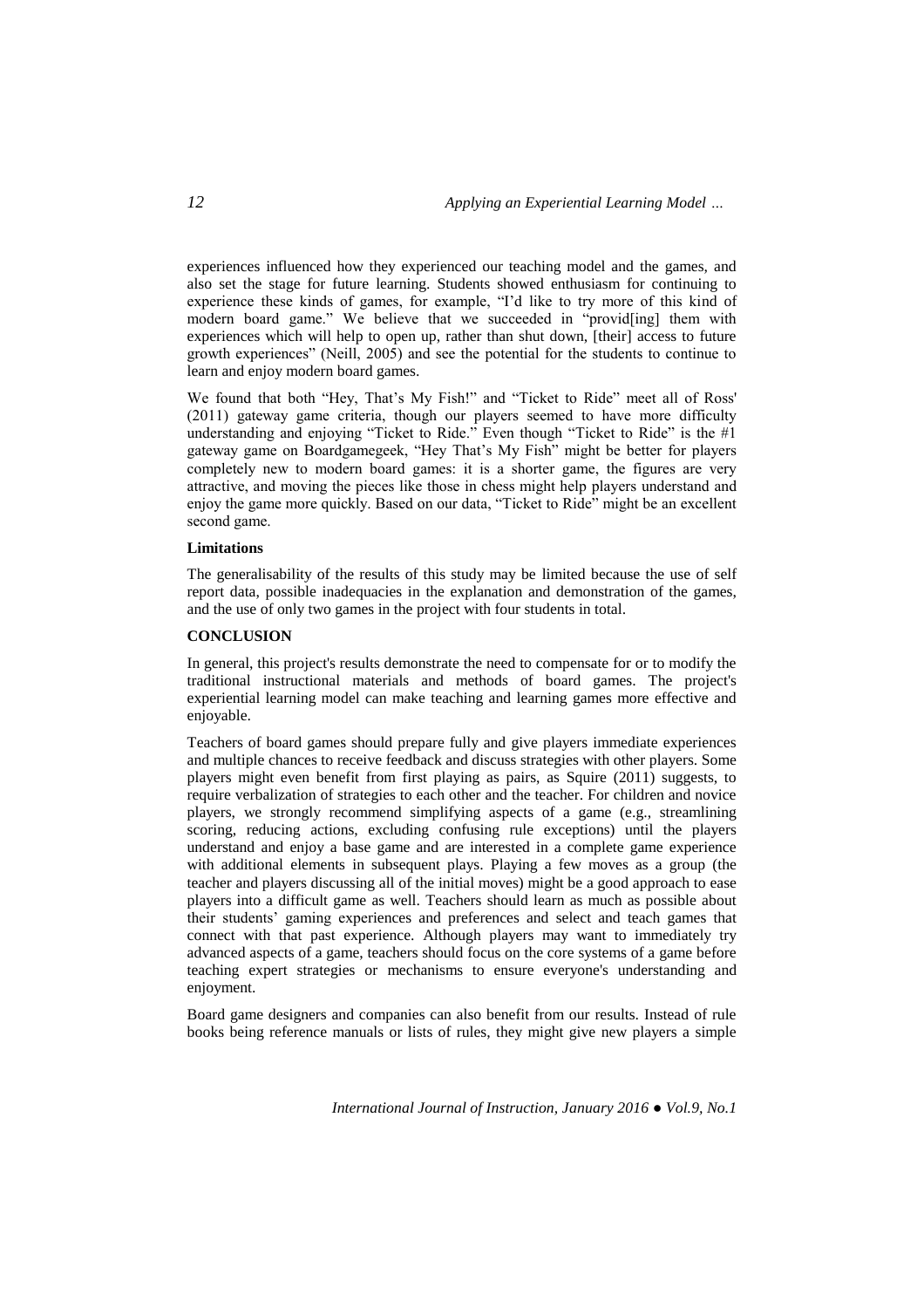narrative or conceptual framework and immediate actions and goals to get started, and then build in complicated rules and actions as players become more knowledgeable. Rule books might include short scripts for one player to read that include the core elements that Sturm suggests, as well as specific questions for the group to discuss following play. Designers and companies could also break down difficult games into smaller modules for groups of players to master in sequence. Rule books could also include hints for beginners (i.e., elements to focus on and elements to ignore), examples of common mistakes and pitfalls to avoid, and more advanced strategies and tactics for skilled players.

Further research might test this learning model with other gateway games, modern card games, and more complicated strategy games. Other projects might explore different explanation or demonstration methods (e.g., scripts, videos, or playing a few rounds as a group). Another study might investigate cognitive load effects of the games by utilising think-aloud protocols during gameplay or use post-game instruments (e.g., Paas, 1992). Researchers should continue to identify complex aspects of games for which effective instructional approaches can be developed to assist players in their understanding and enjoyment of new types of games.

#### **REFERENCES**

Ackroyd, T. (2011). The best gateway games - the top 100 - contest results. Retrieved from: [http://boardgamegeek.com/thread/635360/the-best-gateway-games-the-top-100](http://boardgamegeek.com/thread/635360/the-best-gateway-games-the-top-100-contest-res) [contest-res.](http://boardgamegeek.com/thread/635360/the-best-gateway-games-the-top-100-contest-res)

Andersen, E., O'Rourke, E., Liu, Y. E., Snider, R., Lowdermilk, J., Truong, D., ... & Popovic, Z. (2012, May). The impact of tutorials on games of varying complexity. In Proceedings of the SIGCHI Conference on Human Factors in Computing Systems (pp. 59-68). ACM.

Argyris, C., & Schon, D. A. (1996). Organizational learning II. Boston: Addison Wesley.

Board Game Geek. (n.d.). Hey, That's My Fish! Retrieved from: [http://www.boardgamegeek.com/boardgame/8203/hey-thats-my-fish.](http://www.boardgamegeek.com/boardgame/8203/hey-thats-my-fish)

Board Game Geek. (n.d.). Ticket to Ride. Retrieved from: [http://www.boardgamegeek.com/boardgame/9209/ticket-to-ride.](http://www.boardgamegeek.com/boardgame/9209/ticket-to-ride)

Brown, J. F. (2011). The Skills System Instructor's Guide: An Emotion-Regulation Skills Curriculum for All Learning Abilities. IUniverse.

Crookall, D. (2010). Serious games, debriefing, and simulation/gaming as a discipline. Simulation & gaming, 41(6), 898-920.

Daviau, R. (2013). as cited in Smith, Q. (2014, January 6). GAMES NEWS! 06/01/14.<br>
[Web log comment]. Retrieved from: comment]. http://www.shutupandsitdown.com/blog/post/games-news-060113/

Dewey, J. (1938). Experience and education. New York: Simon and Schuster.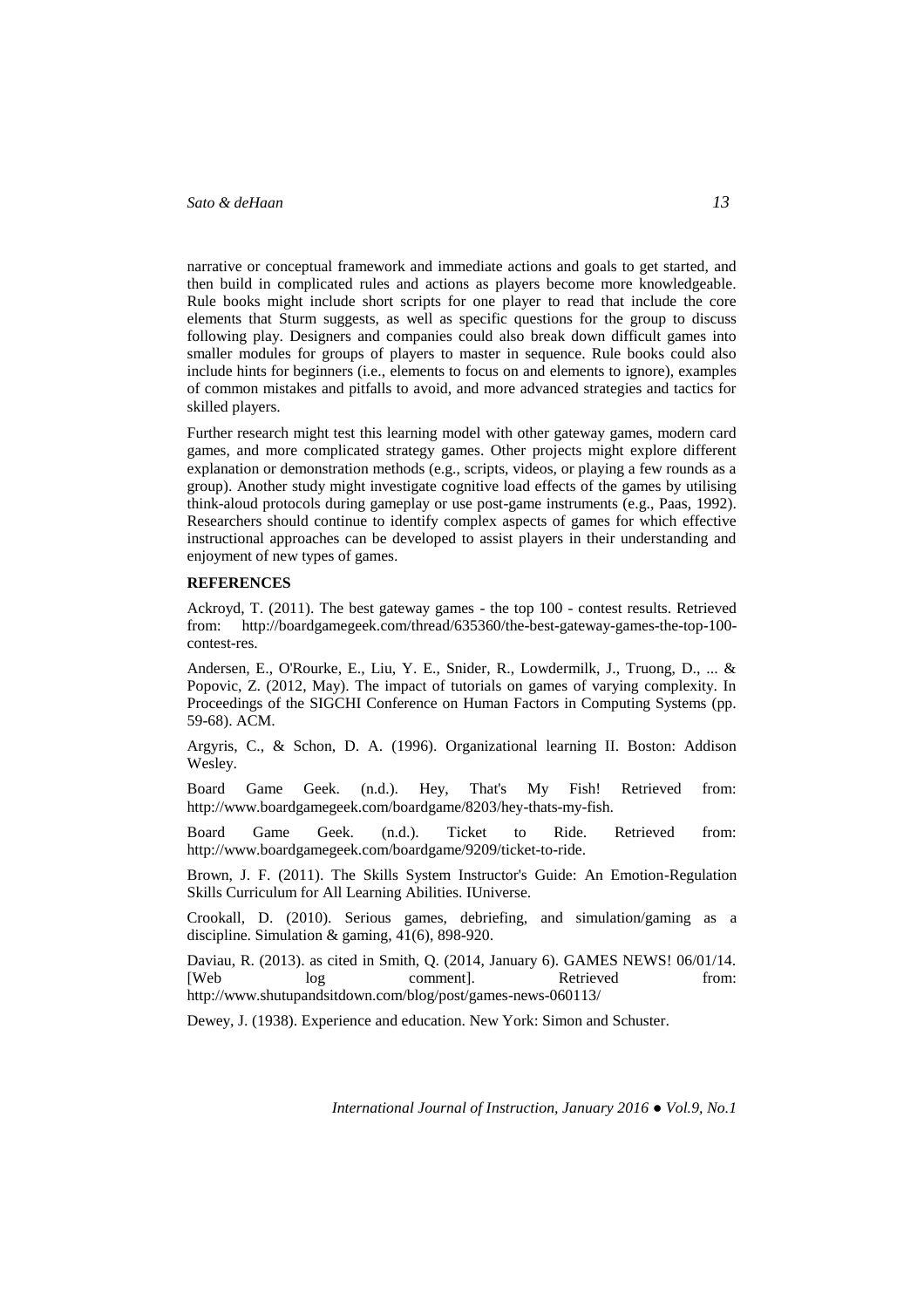Hinebaugh, J. P. (2009). A board game education. R&L Education.

Hirsh-Pasek, K. & Golinkoff, R. (2008). Why Play = Learning. Retrieved from: <http://www.child-encyclopedia.com/documents/Hirsh-Pasek-GolinkoffANGxp.pdf>

ICv2. (2015, February 26). Six Straight Growth Years in Hobby Games. [Web log comment]. Retrieved from: http://icv2.com/articles/news/view/30959/six-straightgrowth-years-hobby-games

Gee, J.P. (2003). What video games have to teach us about learning and literacy. New York: Palgrave Macmillan.

Gobet, F., & Jansen, P. J. (2006). Training in chess: A scientific approach. In T. Redman (Ed.), Chess and education (pp. 81-97). Dallas, TX: University of Texas.

Gobet, F., Retschitzki, J., & de Voogt, A. (2004). Moves in mind: The psychology of board games. Psychology Press.

Jakeliunas, A. (2003). Hey, That's my Fish! [Board Game]. Mayfair.

Kalyuga, S., & Plass, J. L. (2009). Evaluating and managing cognitive load in games. Handbook of research on effective electronic gaming in education, 2, 719-737.

Kemp, G., Smith, M., Dekoven, B. & Segal, J. (2013). Play, Creativity, and Learning: Why Play Matters for Kids and Adults. [online] Retrieved from: [http://www.helpguide.org/life/creative\\_play\\_fun\\_games.htm](http://www.helpguide.org/life/creative_play_fun_games.htm)

Kolb, D. (1984). Experiential learning; Experience as the source of learning and development. Englewood Cliffs, NJ: Prentice Hall.

Kolb, A. & Kolb, D. (2009). Experiential learning theory: a dynamic, holistic, approach to management learning, education and development. In S. J. Armstrong & C. V. Fukami (Eds.), The SAGE handbook of management learning, education and development. Sage.

Moon, A.R. (2004). Ticket to Ride. [Board Game]. Days of Wonder.

Neill, J. (2005). 500 word summary of John Dewey's "Experience & Education". [online] Retrieved from:

[http://wilderdom.com/experiential/SummaryJohnDeweyExperienceEducation.html.](http://wilderdom.com/experiential/SummaryJohnDeweyExperienceEducation.html)

Nicholson, S. (2008). Modern board games; It's not a Monopoly any more. Library Technology Reports 44(3). 8-10, 38-39.

Nicholson, S. (2012). Completing the Experience: Debriefing in Experiential Educational Games. Proceedings of The 3rd International Conference on Society and Information Technologies. Winter Garden, Florida: International Institute of Informatics and Systemics. 117-121.

Paas, F. (1992). Training strategies for attaining transfer of problem-solving skill in statistics: A cognitive-load approach. *Journal of Educational Psychology*, 84, 429–434.

Piccione, P. (1980). [In Search of the Meaning of Senet.](http://www.gamesmuseum.uwaterloo.ca/Archives/Piccione/index.html) [online] Available <http://www.gamesmuseum.uwaterloo.ca/Archives/Piccione/index.html>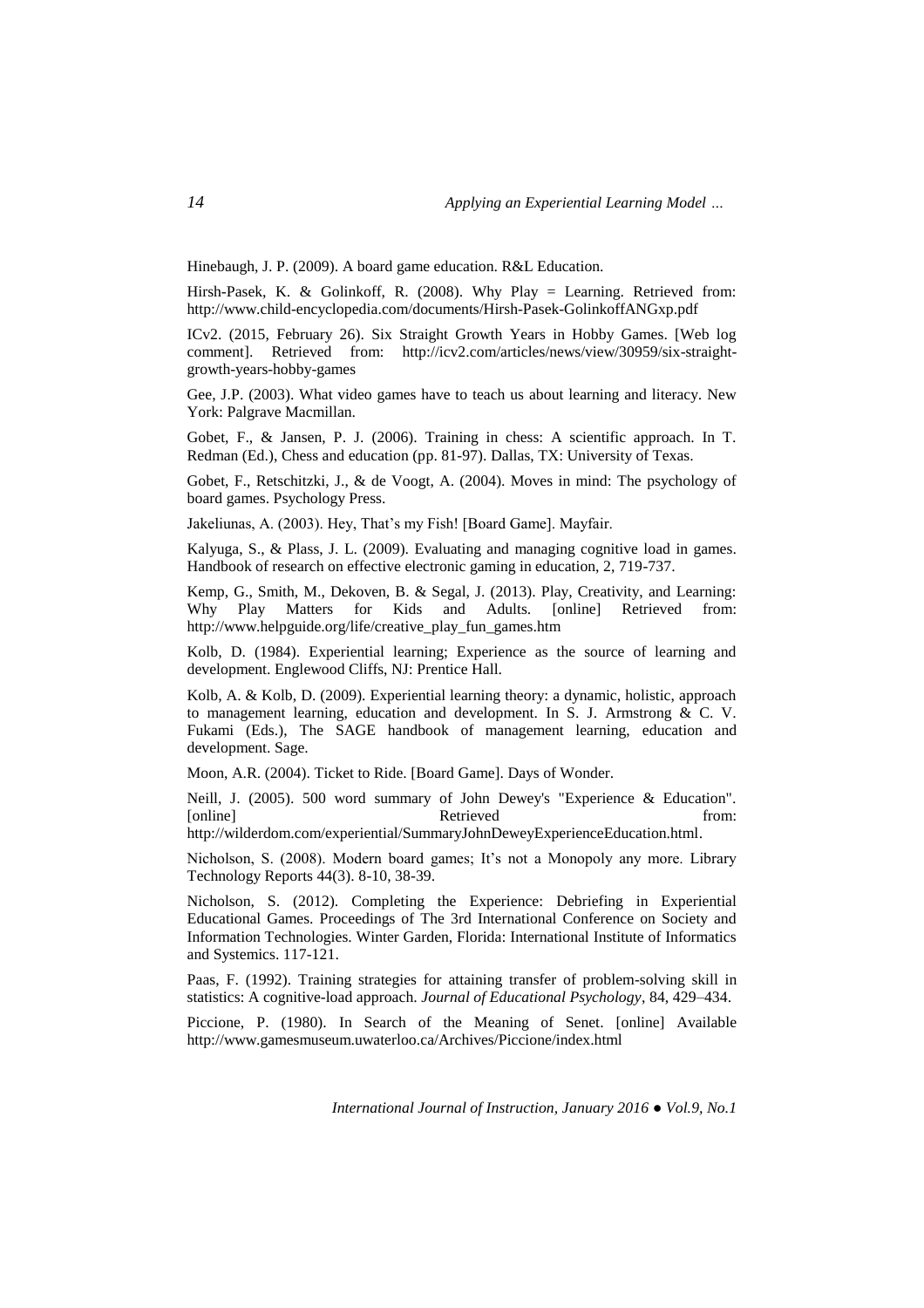Pinelle, D., Wong, N., & Stach, T. (2008, April). Heuristic evaluation for games: usability principles for video game design. Proceedings of the SIGCHI Conference on Human Factors in Computing Systems (pp. 1453-1462). ACM.

Rall, M., Manser, T., & Howard, S. K. (2000). Key elements of debriefing for simulator training. *European Journal of Anaesthesiology*, 17(8), 516-517.

Renkl, A., Atkinson, R.K., & Große, C.S. (2004). How fading worked solution steps works—A cognitive load perspective. Instructional Science, 32, 59-82.

Ross, D. (2011). Top 5 gateway games. [online] Retrieved from: [http://boardgameforge.wordpress.com/2011/12/05/top-5-gateway-games](http://boardgameforge.wordpress.com/2011/12/05/top-5-gateway-games/)

Schön, D. A. (1983). The reflective practitioner: How professionals think in action (Vol. 5126). Basic books.

Simon, H. A. (1990). Invariants of human behavior. Annual Review of Psychology, 41, 1-19.

Sturm, R. (2008). How to teach games: a general primer. [online] Retrieved from: <http://www.boardgamegeek.com/thread/299189/how-to-teach-games-a-general-primer>

Sturm, R. (2010). The how to play podcast page 2. [online] <https://boardgamegeek.com/geeklist/52160/how-play-podcast/page/2>

Sturm, R. (2015). The how to play podcast with Ryan Sturm. [online] <http://howtoplaypodcast.com/>

Squire, K. (2011). Video Games and Learning: Teaching and Participatory Culture in the Digital Age. Technology, Education--Connections (the TEC Series). Teachers College Press: New York.

Sweller, J. (1988). Cognitive load during problem solving: Effects on learning. Cognitive Science, 12, 257-285.

Sweller, J., van Merrienboer, J., & Paas, F. (1998). Cognitive architecture and instructional design. Educational Psychology Review, 10, 251-296.

Thiagarajan, S. (2004, February). Six Phases of Debriefing. [Web log Comment]. Retrieved from:<http://thiagi.net/archive/www/pfp/IE4H/february2004.html>

Vygotsky, L. S. (1978). Mind in society. Cambridge, MA: Harvard University Press.

### **Turkish Abstract**

### **Geçit Stratejileri Masaüstü Oyunlarını Öğretmede Deneyimsel Öğrenme Modelininin Uygulanması**

Masaüstü oyunları hobisi hızlı bir şekilde artmaktadır ve son zamanlarda dönüşüm yaşadı, fakat birçok dijital olmayan oyunlar ipuçlarından ve öğretici derslerden yoksundur, ayrıca öğrenmesi ve etkili öğretilmesi zor olarak durmaktadır. Bu projede, modern strateji oyunlarını klasik deneyimsel öğrenme bileşenleriyle (gösterme, gözlem, yansıtma, tartışma ve tekrarlı deneyimler) öğretmek için popüler bir hobici yaklaşımı entegre ettik. Modelimizi Japon lise ve üniversite